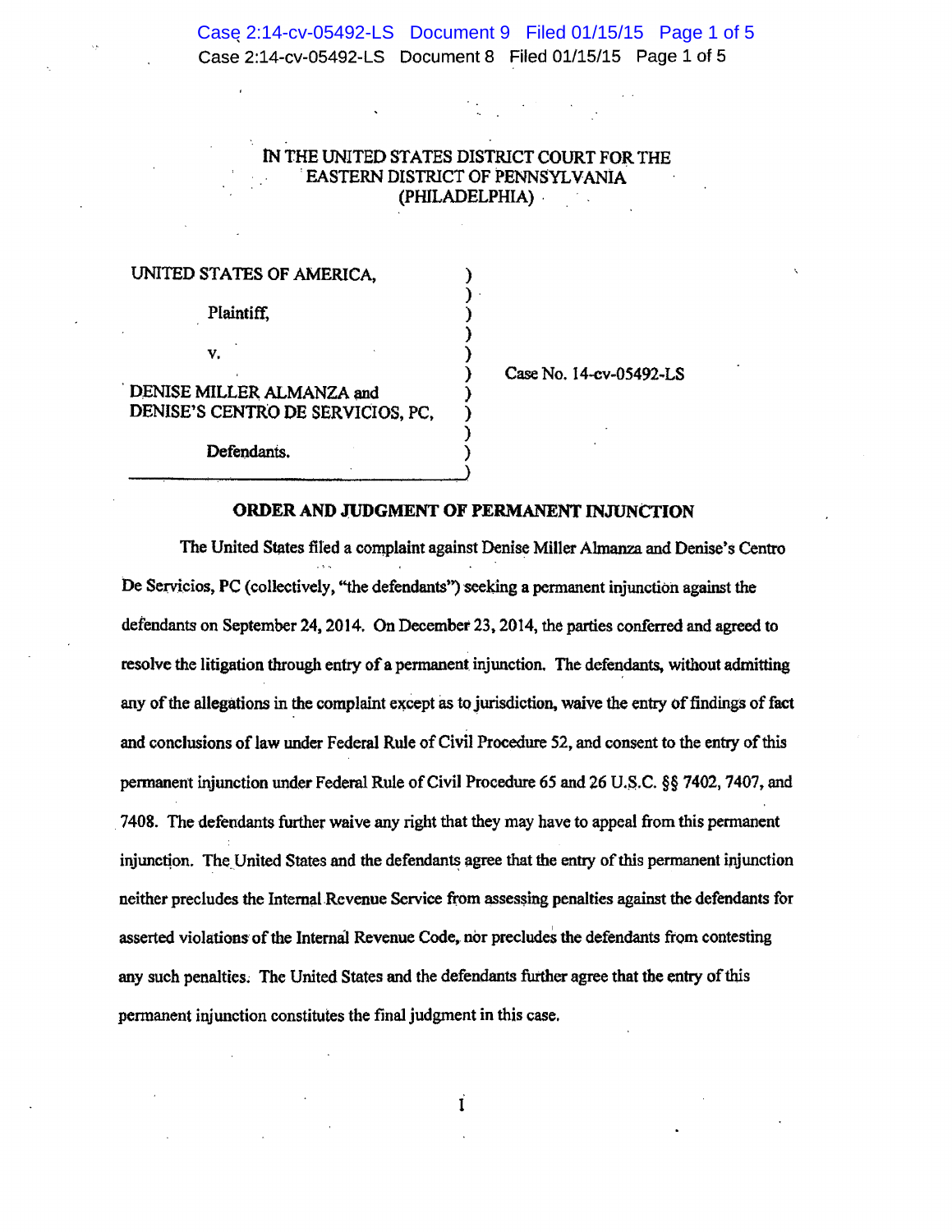NOW, THEREFORE, it is accordingly ORDERED, ADJUDGED, and DECREED that:

- 1. The Court has jurisdiction over this action under 28 U.S.C. §§ 1340 and 1345, and under 26 U.S.C. §§ 7402, 7407, and 7408.
- 2. The Court finds that the defendants have neither admitted nor denied the United States' allegations that they have engaged in conduct subject to penalty under 26 U.S.C. §§ 6694, 669S. and 6701.
- 3. 1be defendants and their agents, servants, employees, attorneys, and all persons in active concert or participation with them who receive actual notice of this Order and Judgment of Permanent Injunction are permanently enjoined under 26 U.S.C.  $\S$ §. 7402 and 7408 from directly or indirectly:
	- a. Engaging in activity subject to penalty under 26 U.S.C.  $\S$  6701, including preparing or assisting in the preparation of a federal tax return, amended return, refund claim, or any other document (including any electronically-submitted tax returns or tax-related documents) or form relating to a matter material under the internal revenue laws that include a position that the defendants know will, if used, result in the understatement of another person's federal tax liability;
	- b. Engaging in any conduct that substantially interferes with the proper administration and enforcement of the internal revenue laws;

c. Engaging in any other conduct subject to penalty under the Internal Revenue Code; and

 $\epsilon = 10^4$  ,  $\epsilon = 10^4$ 

2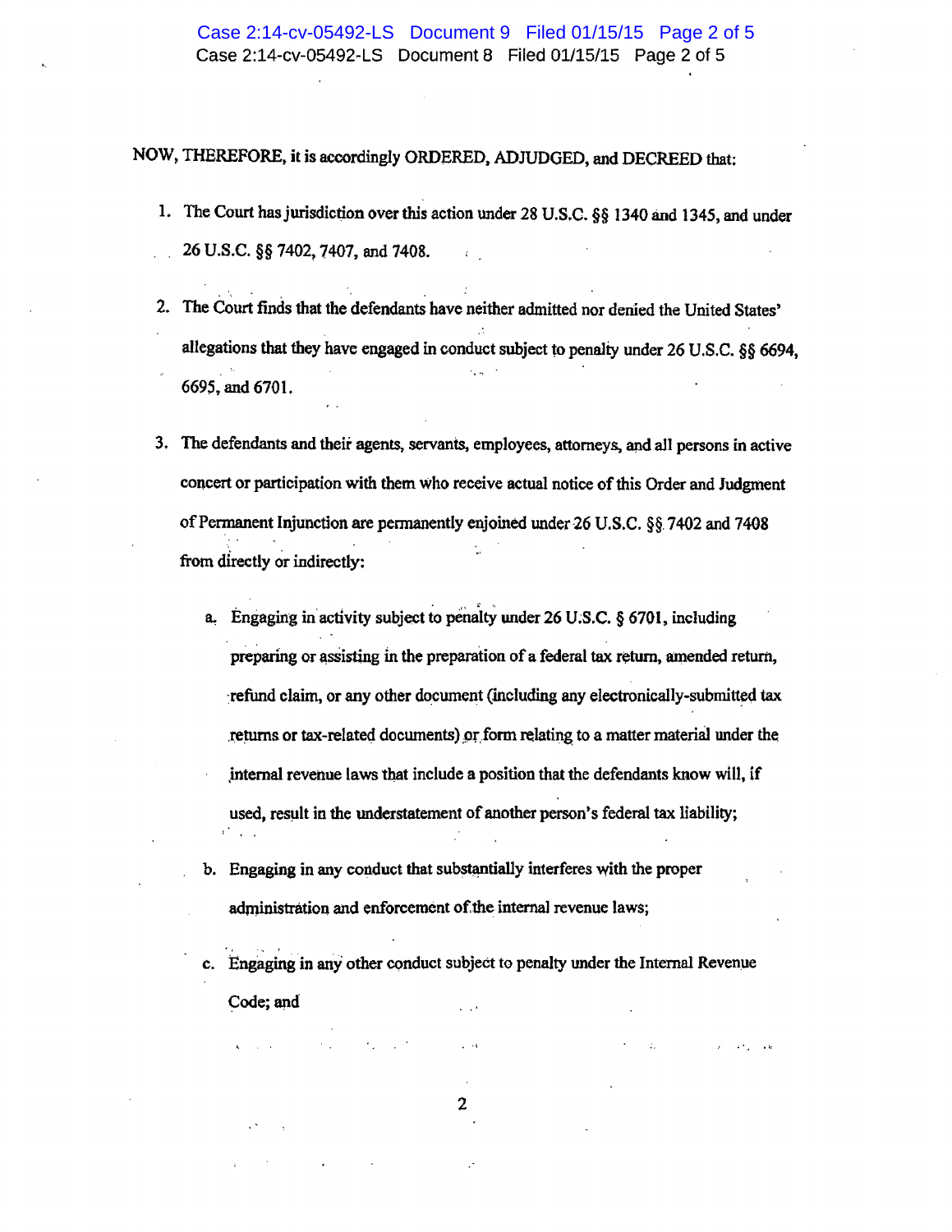- d. Misrepresenting any of the terms of this Order and Judgment of Permanent Injunction.
- 4. The defendants are permanently enjoined under 26 U.S.C. §§ 7402 and 7407 from:

•''

a. Acting as a federal tax return preparer or requesting, assisting in, or directing the ''< ~· : t ;· • ., • <sup>&</sup>lt; preparation or filing of federal tax returns, amended returns, or other related documents (including any electronically-submitted tax returns or tax-related documents) or forms for any person other than Denise Almanza;

- b. Representing, or appearing on behalf of, any person before the Internal Revenue<sup>-</sup> Service;
- c. Engaging in any conduct subject to penalty under 26 U.S.C. *§§* 6694 and 6695, ' including, but not limited to, preparing tax returns that falsely claim child tax credits for individuals who do not live in the United States.
- 5. The defendants consent, without further proceedings, to the immediate revocation of any Preparer Tax Identification Number(s) ("PTINS") held by, or assigned to, either defendant pursuant to 26 U.S.C. § 6109.
- 6. The defendants consent, without further proceedings, to the immediate revocation of any Electronic Filing Identification Number(s) held by, or assigned to, either defendant pursuant to 26 C.F.R. *§* 1.6011-7.
- 7. The defendants shall contact, within 60 days after the entry of this Order and Judgment of Permanent Injunction, by United States mail and, if an e-mail address is known, by e-

 $3$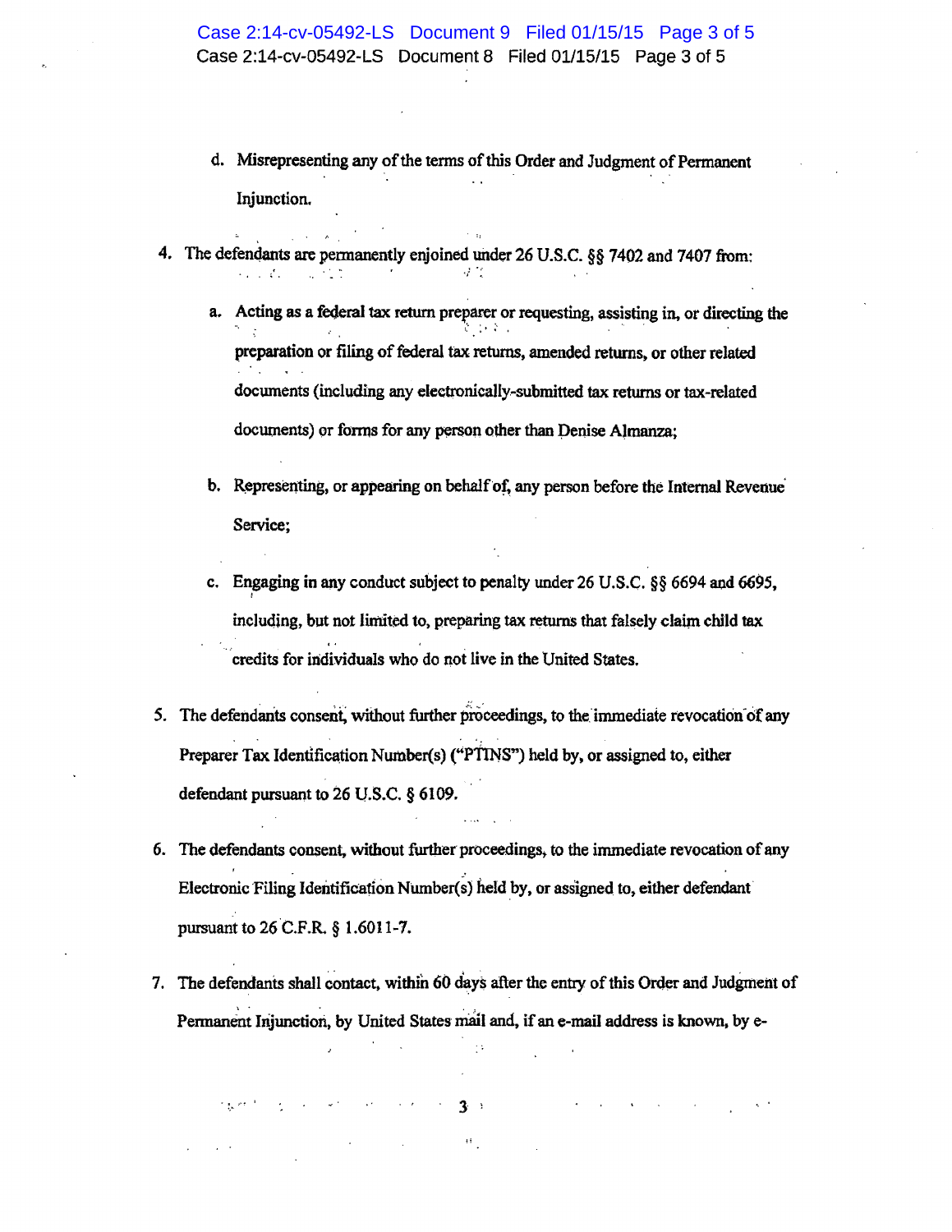## Case 2:14-cv-05492-LS Document 9 Filed 01/15/15 Page 4 of 5 Case 2:14-cv-05492-LS Document 8 Filed 01/15/15 Page 4 of 5

mail, all persons for whom they prepared, or assisted in preparing, federal tax returns. The notice shall:

 $\mathbf{a}_{n+1}$  . Inform the recipient of the permanent injunction entered against the defendants,

 $\mathcal{L}^{\text{max}}$  , where  $\mathcal{L}^{\text{max}}$ 

v V

and  $\mathbb{N}_{\mathbb{Z}_{\geq 0}}$  .

b. Be written in both English and Spanish.

- 8. Denise Almanza shall, withjn 60 days after the entry of this Order and Judgment of Permanent Injunction, wind up and dissolve Denise's Centro de Servicios; PC as a going concern.
- 9. The defendants shall provide to counsel for the United States, within 30 days after the entry of this Order and Judgment of Permanent Injunction, a complete list of the persons for whom the defendants have prepared or assisted in preparing any federal income tax return, amended return, or refund claim at any time from January 1, 2010 through the present. Such list shall include for each person the name, address, phone number, email address, social security number, employer identification number, or individual tax identification number, and the tax period(s} to which or for which each such return, amended return, or refund claim relates. ∄tig
- 10. The defendants shall file with the Clerk of the Court, within 90 days after the entry of this Order and Judgment of Permanent Injunction, a sworn certificate of compliance, signed under penalty of perjury, stating that she has complied with the foregoing directive.
- 11. The United States may engage in post-judgment discovery to ensure compliance with this Order and Judgment of Permanent Injunction.

4